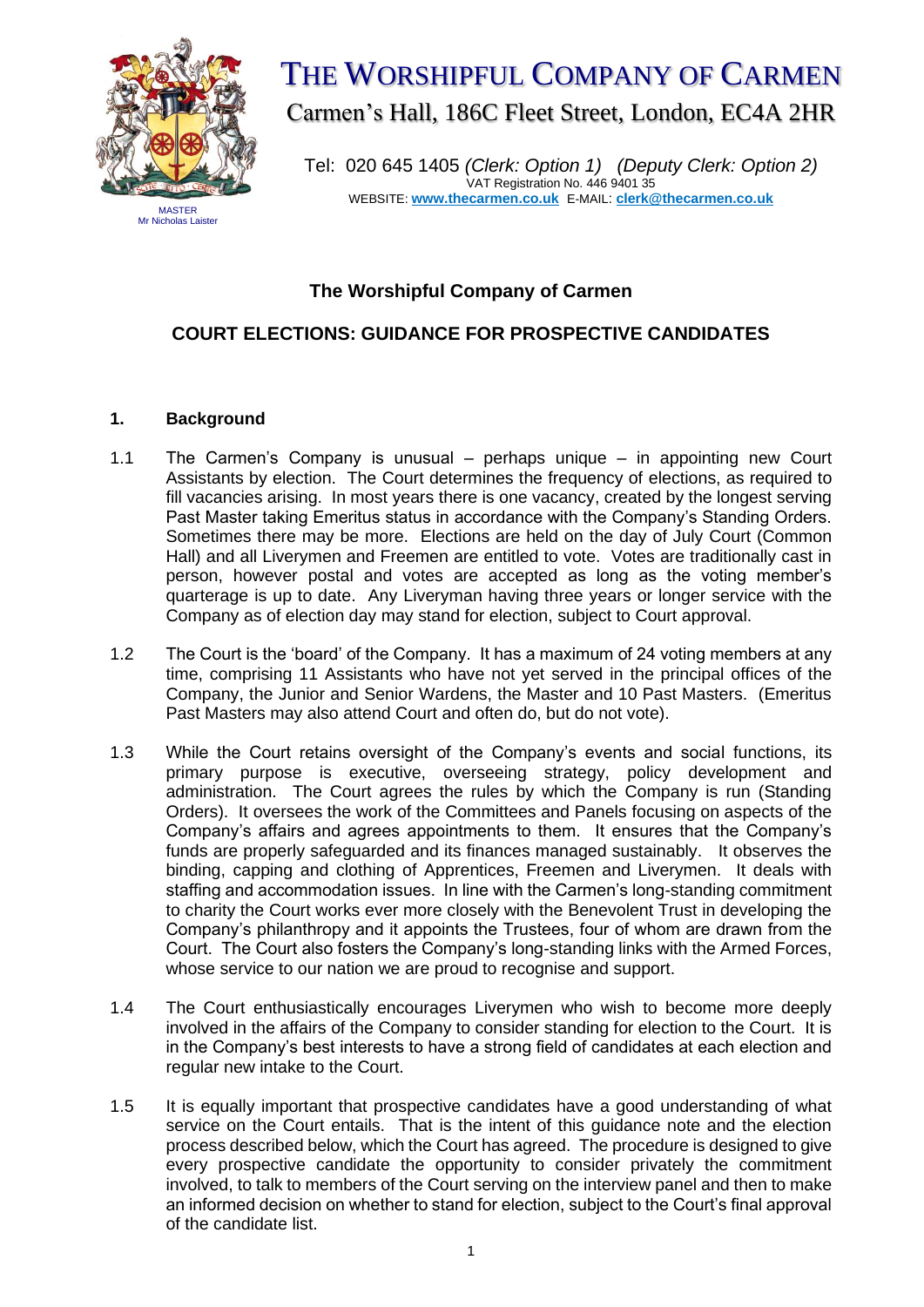#### **2. Service on the Court**

- 2.1 Service on the Court is an honour conferred by the Company. It is voluntary and carries no remuneration or benefits in kind. Assistants elected to the Court are required to pay an election fine of £500.
- 2.2 Every year there are four Court meetings; in October, January, April and July. All Court members are expected to give priority to service on the Court and attend all meetings (although permission may be sought to miss up to two in succession, but not for persistent ill-health, infirmity or personal/occupational commitments when retirement may be enforced, unless the Court agrees a waiver).
- 2.3 Additionally, Court members are expected to serve on and chair the various Committees and Panels which support the Company's work and activities. Such service entails significant additional time commitment in preparing for meetings, attending and carrying forward the work of the Company in between. It is also expected that Court members will be regular attenders at the Company's principal functions and other events during each year and will participate enthusiastically in the life of the Company.

#### **3. Progression to Office**

- 3.1 Assistants appointed to the Court are normally expected to progress and in due course serve as Wardens and ultimately as Master, although progression is not guaranteed and may be reviewed by the Court in the light of circumstances. (Any Assistant declining to progress to the office of Master must retire from the Court within two years and any newly appointed Assistant wishing not to progress to office is obliged so to declare and must retire after five years' service, unless exceptionally agreed otherwise.)
- 3.2 To serve as Master is the greatest privilege which the Court and the Company can convey. It entails a very substantial time commitment – perhaps 150 days in the course of the year in office, attending all Carmen and many other Livery Company functions, civic occasions, religious services and functions at military and educational establishments. The Master works very closely with the Clerk and will spend significant additional time in the Company's office during his/her year. Most Master's diary engagements are in or near the City of London. The Company does not provide accommodation or defray travel expenses.
- 3.3 The role of Master cannot realistically be combined with full-time employment or demanding business commitments. Those progressing to the Chair are required to give priority to the service of the Company.
- 3.4 As the Company's principal representative the Master has considerable personal exposure within the City and across many different Livery Companies and other organisations. S/he must at all times be a good ambassador for the Carmen, able to mix comfortably with prominent figures (such as the Lord Mayor), sensitive to etiquette and protocol and a confident public speaker. Civic, Livery and wider connections which help to build the Company's profile, for example through securing good speakers for Company events, or extending the Company's charitable and professional reach, are of value during a Master's year.
- 3.5 Being Master entails a significant financial commitment. Masters are not called upon to subsidise Company events or activities. However, they bear all their own expenses, often bring personal guests to Company events, may become involved in supporting Company and Civic charitable initiatives during their year and may also wish to make a gift to the Company. Given diversity of personal circumstances it is not practicable to quantify precisely the financial implications of serving as Master (for example, travel and accommodation costs will vary widely according to the Master's normal place of residence). However costs are likely to amount to some thousands of pounds, possibly a five figure sum in total.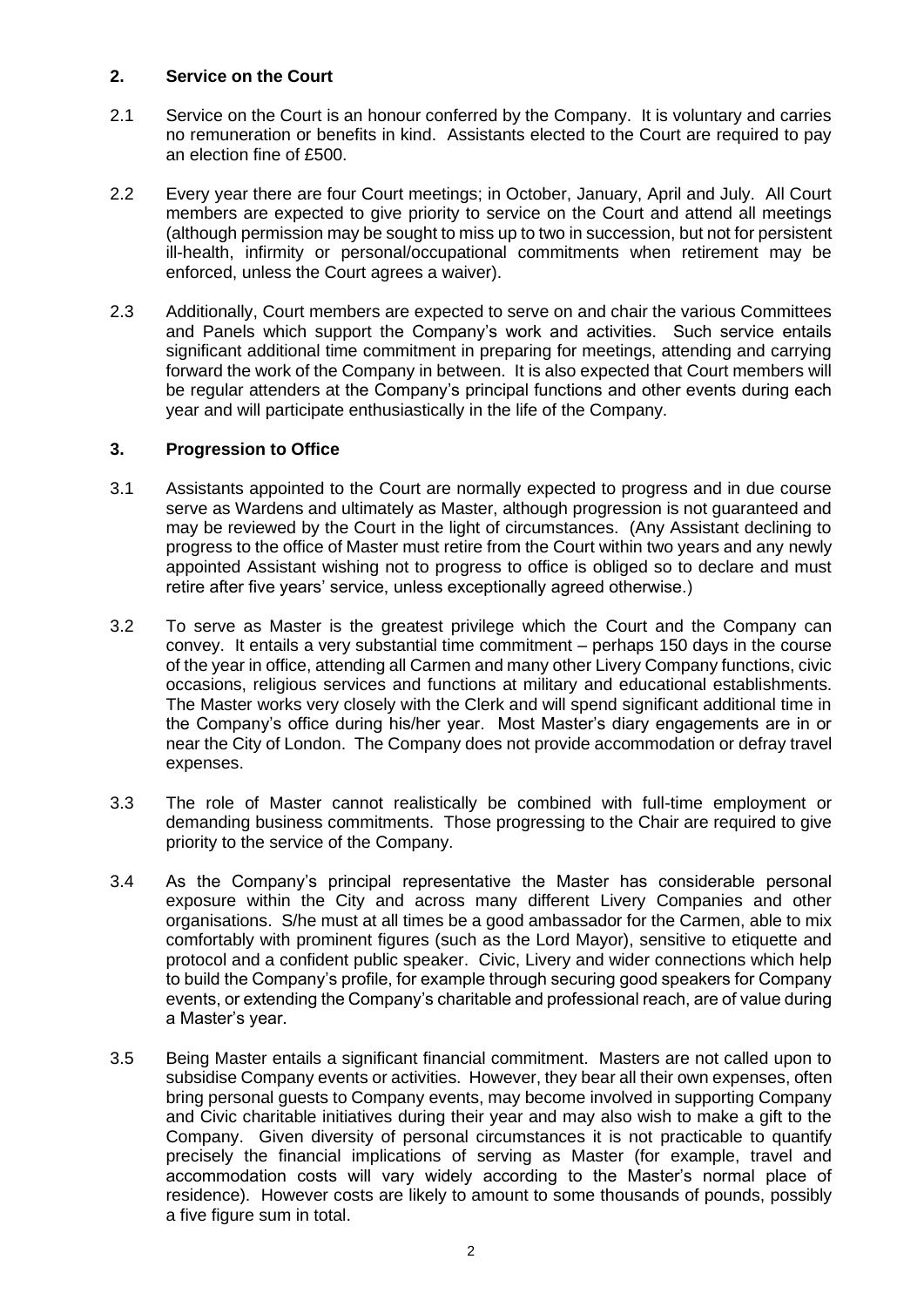- 3.6 The length of time taken to progress from a newly appointed Assistant to the Master's Chair will also vary. As a rule of thumb it typically takes up to ten years, sometimes a bit less. A full term of service as a voting member of the Court may well exceed twenty years from election as the most recently appointed Assistant, to becoming a Past Master Emeritus after ten years as a voting Past Master.
- 3.7 While there is no age bar to standing for election to the Court, all prospective candidates should be aware of the time and cost implications of Court service and progression and older candidates should bear in mind energy and fitness issues. Consideration should also be given to business and career commitments, looking some years ahead.

#### **4. Qualifications for Court Assistants**

- 4.1 There are no formally defined qualifications for service on the Court. Liverymen from a wide range of backgrounds and professions can make welcome contributions.
- 4.2 The Company is proud to represent the large and thriving trade of transport and logistics. Accordingly, connections with or experience of the transport profession – whether passenger or freight – are valued, although not expected of every Court member.
- 4.3 The Court expects prospective candidates to have demonstrated their commitment to the Company through prior regular attendance at events and by supporting the Carmen's Benevolent Trust. A desire to serve on the Court should also be reflected in reasonable knowledge of the Company's Charter objectives and powers, awareness of Standing Orders and empathy with the work of our Benevolent Trust. A degree of familiarity with City of London governance, institutions and traditions, in which the Carmen and other Livery Companies play a role, is germane.
- 4.5 Prospective candidates for Court appointment typically have their own views as to how they would like to be of service to the Company and could contribute as a Court Assistant. They should be ready to expand on this at interview. It is the core substance of election CVs and addresses, for those who proceed to stand for election.

#### **5. Diversity**

5.1 The Company welcomes prospective candidates for election to the Court irrespective of gender, sexual orientation, faith or ethnicity. We have proudly admitted female Liverymen and Freemen to our Company for many years and Her Royal Highness The Princess Royal is our most distinguished Past Master.

#### **6. The Election Process**

- 6.1 The normal Election process and timetable is set out below although can be adjusted for administrative reasons:
	- **January:** Court considers vacancies, determines timing of election, confirms composition of Interview Panel.
	- **February:** Clerk issues notice to the Livery inviting responses from interested Liverymen.
	- **March:** Prospective candidates submit applications, in confidence, to the Clerk and Interview Panel Chairman.
	- **March:** Panel interviews prospective candidates individually.
	- **Early April:** After interview prospective candidates either confirm their